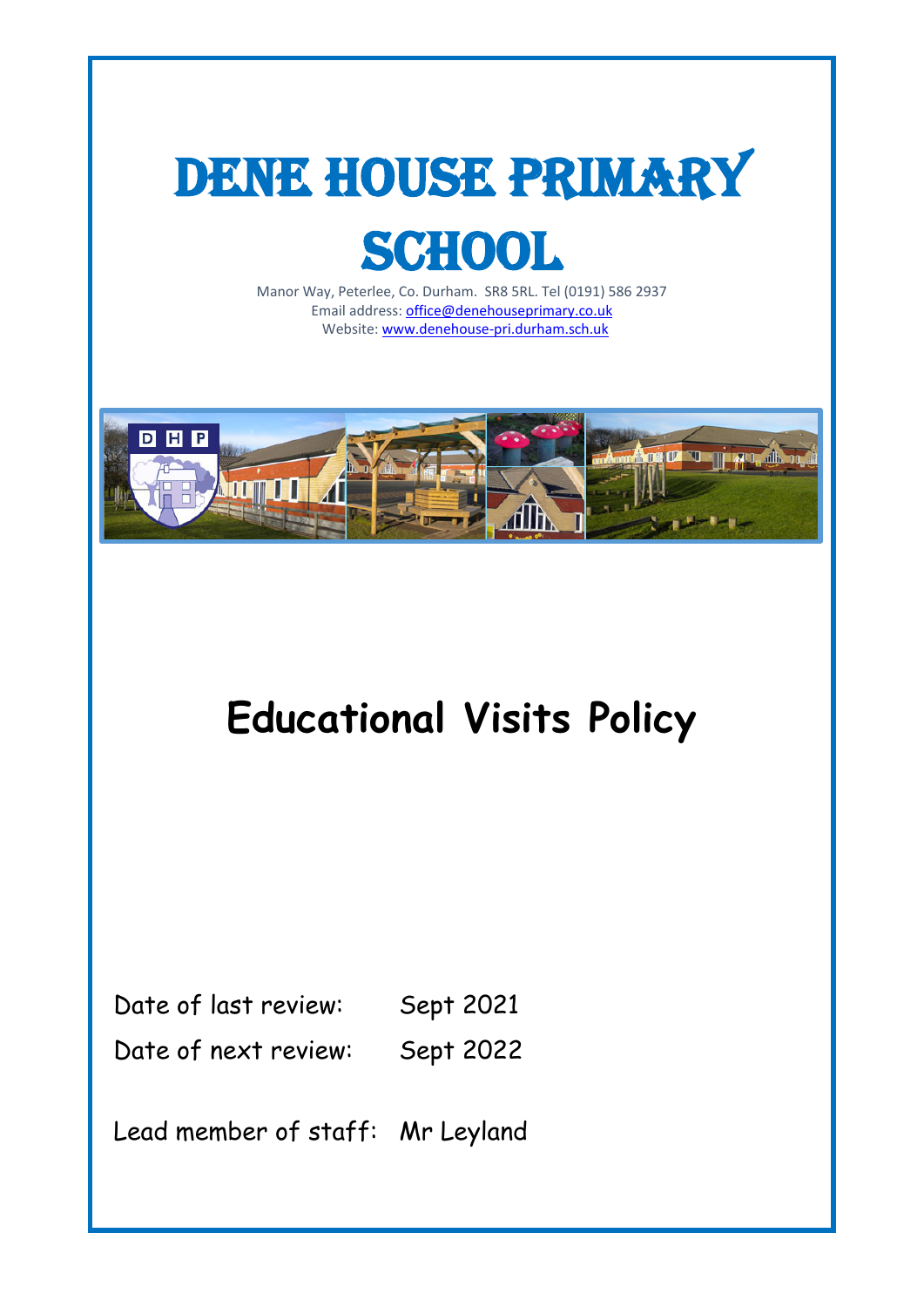# **Context**

We believe that educational visits are an integral part of the entitlement of every pupil to an effective and balanced curriculum. Appropriately planned visits are known to enhance learning and improve attainment, and so form a key part of what makes Dene House a supportive and effective learning environment. The benefits to pupils of taking part in visits and learning outside the classroom include, but are not limited to:

- Improvements in their ability to cope with change.
- Increased critical curiosity and resilience.
- Opportunities for meaning, making, creativity, developing learning relationships and practicing strategic awareness.
- Increased levels of trust and opportunities to examine the concept of trust (us in them, them in us, them in themselves, them in each other).
- Improved achievement and attainment across a range of curricular subjects. Pupils are active participants not passive consumers, and a wide range of learning styles can flourish.
- Enhanced opportunities for 'real world' 'learning in context' and the development of the social and emotional aspects of intelligence.
- Increased risk management skills through opportunities for involvement in practical risk-benefit decisions in a range of contexts. ie. encouraging pupils to become more risk aware as opposed to risk averse.
- Greater sense of personal responsibility.
- Possibilities for genuine team working including enhanced communication skills.
- Improved environmental appreciation, knowledge, awareness and understanding of a variety of environments.
- Improved awareness and knowledge of the importance and practices of sustainability.
- Physical skill acquisition and the development of a fit and healthy lifestyle.

# **Application**

Any visit that leaves the school grounds is covered by this policy, whether as part of the curriculum, during school time, or outside the normal school day.

In addition to this Educational Visits Policy, Dene House Primary School:

- 1. Adopts the Local Authority's (LA) document: **'Durham County Council Educational Visits, Off-Site Activities and On-Site Adventures Policy and Guidance'** (All staff have access to this via EVOLVE).
- 2. Adopts National Guidance [www.oeapng.info,](http://www.oeapng.info/) (as recommended by the LA).
- 3. Uses EVOLVE, the web-based planning, notification, approval, monitoring and communication system for off-site activities.

All staff are required to plan and execute visits in line with school policy (ie this document), Local Authority policy, and National Guidelines. Staff are particularly directed to be familiar with the roles and responsibilities outlined within the guidance.

# **Types of Visit & Approval**

There are three 'types' of visit:

**1. Visits/activities within the 'School Learning Area' that are part of the normal curriculum and take place during the normal school day.**

These follow the 'School Learning Area' Operating Procedure (Appendix 1).

- **2. Other non-residential visits within the UK that do not involve an adventurous activity.** *For our school, this includes any trips which involve vehicle transportation or walking by a main road, including visits to the local church, local park or supermarket. These are entered on EVOLVE by the visit leader and submitted to the EVC for checking. The EVC then submits to the Head for approval.*
- **3. Visits that are overseas, residential, or involve an adventurous activity.**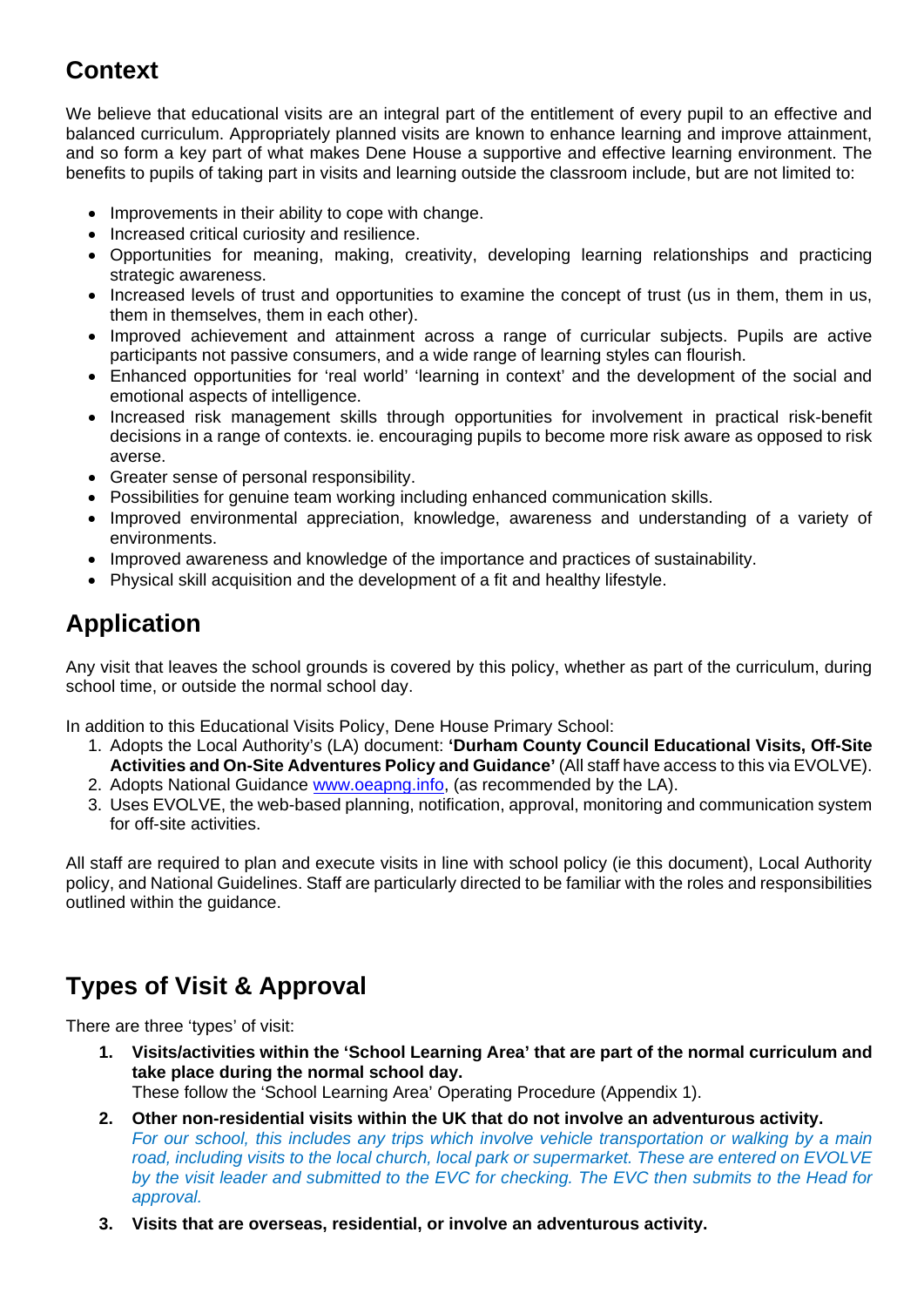As above, but the Head authorises and then submits to the LA for approval. Note that there are a number of venues which have been given delegated approval so the Head can approve – see Evolve for the most up to date list.

## **Roles and Responsibilities**

**Visit leaders** are responsible for the planning of their visits, and for entering all information on EVOLVE (where required). They should obtain outline permission for a visit from the Headteacher or EVC prior to planning, and certainly before making any commitments. Visit leaders have responsibility for ensuring that their visits will comply with all relevant guidance and requirements.

**The Educational Visits Coordinator (EVC)** is Ian Leyland, who will support and challenge colleagues over visits and learning outside the classroom (LOtC) activities. The EVC is the first point of contact for advice on visit related matters, and will check final visit plans on EVOLVE before submitting them to the Headteacher. The EVC sets up and manages the staff accounts on EVOLVE, and uploads generic school documents, etc.

**The Head Teacher** has responsibility for authorising all visits, and for submitting all overseas, residential or adventurous activity visits to the LA for approval, via EVOLVE.

**The Governing Body**'s role is that of a 'critical friend'. There is no requirement for governors to approve visits but they will be informed at regular governor meetings what visits have taken place and what is planned. Individual governors may request 'read-only' access to EVOLVE.

**The Local Authority** is responsible for the final approval (via EVOLVE) of all visits that are either overseas, residential, and/or involve an adventurous activity.

# **Staff Competence**

We recognise that staff competence is the single most important factor in the safe management of visits, and so we support staff in developing their competence in the following ways:

- An apprenticeship system, where staff new to visits assist and work alongside experienced visit leaders before taking on a leadership role.
- Supervision by senior staff on some educational visits.
- Support for staff to attend training courses relevant to their role, where necessary.

In deciding whether a member of staff is competent to be a visit leader, the Headteacher will take into account the following factors:

- Relevant experience.
- Previous relevant training.
- The prospective leader's ability to make dynamic risk management judgements, and take charge in the event of an emergency.
- Knowledge of the pupils, the venue, and the activities to be undertaken.

#### **Emergency Procedures**

Every visit will have nominated emergency contacts. If the visit is off site for only the duration of the school day the school telephone number is sufficient to give as an emergency contact. However, if the visit is of a residential nature **two** 24hr contact numbers will be identified (i.e. mobile and/or home phone number). The emergency contacts will have a copy of the Emergency Card (EV8) with the relevant emergency contact details on. They will also have access to all the relevant medical and next of kin information. The visit leader will have a completed Emergency Card (EV7) with them at all times (this will detail the contact details for the emergency contacts).

#### **A critical incident is any incident where events go beyond the normal coping mechanisms and experience of the visit leadership team.**

The school has an emergency plan in place to deal with a critical incident during a visit (see Appendix 2). All staff on visits are familiar with this plan and it is tested at least bi-annually and following any major staffing changes.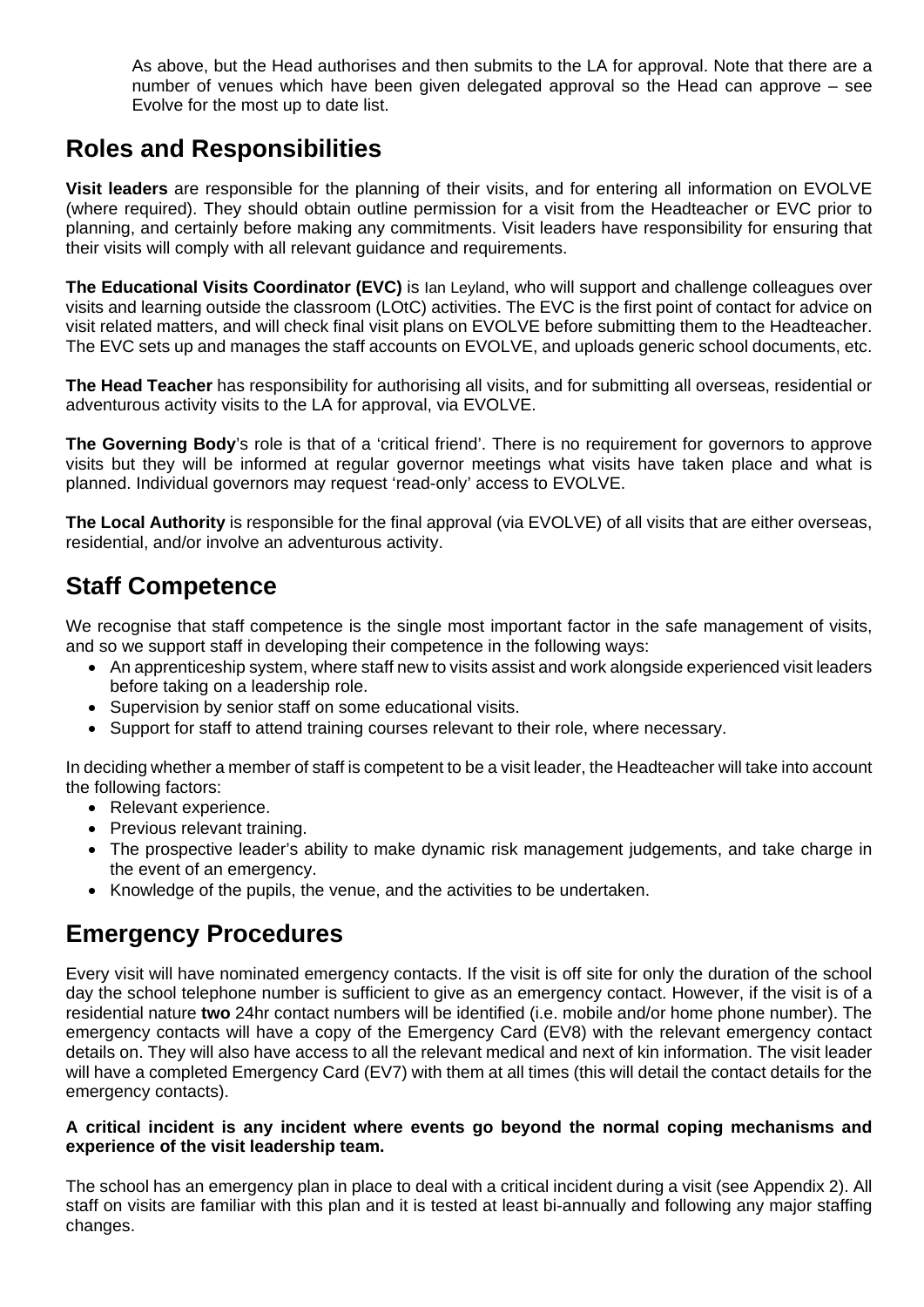When an incident overwhelms the establishment's emergency response capability, or where it involves serious injury or fatality, or where it is likely to attract media attention then assistance will be sought from the local authority. (Amend for non-maintained schools).

## **Educational Visits Checklist**

Dene House Primary School's Educational Visits Checklist forms part of the risk management process for visits and off-site activities. This has been adapted from the LA's generic checklist. A visit should only go ahead if the answer to all relevant questions is 'YES'. Dene House Primary School's Educational Visits Checklist may be downloaded from EVOLVE Resources and all visit leaders have a copy.

#### **Parental Consent**

Consent is not required for activities within the School Learning Area that are part of the normal curriculum during normal school time. However, parents will always be informed of the detail when their child is undertaking an educational visit. This may be done by text message/Marvellous Me/ a letter home.

Written consent will be requested for all activities which take place outside of the School Local Learning Area. In this way, we ensure that parents are aware of all visits and have evidence of this. A 'one off' consent will also be signed by parents when their child enrols at school. This will cover a child's participation in any of these types of activities throughout their time at the school and will be used as back up if only verbal consent can be given from a parent for a trip.

A 'one off' consent form will be signed by parents to cover activities through the school day' including offsite activities (eg sports competitions; visits to museums, geography field trips). It will also cover participation in after school events (eg choir performances, sports matches).

Specific parental consent will also be obtained for visits of a residential, overseas or adventurous nature. For these visits, sufficient information must be made available to parents so that consent is given on a 'fully informed' basis.

#### **Inclusion**

Dene House Primary School will make reasonable adjustments to avoid disabled participants being placed at a substantial disadvantage. However, the Equality Act 2010 does not require us to place employees or participants at risk of injury or ill health in order to make reasonable adjustments.

If appropriate, we may ask the parent/carer of a particular pupil to accompany them on the visit. If there are any concerns about whether school can provide for a pupil's safety or the safety of others on a visit due the specific needs of a pupil we will seek advice from the DCC Health & Safety Team.

# **Charging / funding for visits**

Dene House Primary School will arrange payment for visits on an individual visit basis. Visits such as residential trips, which will be more expensive, will have arrangements in place for payment to be made gradually over a period of time leading up to the visit. Those pupils who receive specific benefits may be entitled to attend the visit with no charge. This will be assessed on a case by case basis. We expect that a minimum of 80% of the class pay for their visit. Where this does not happen, a class visit will be cancelled.

#### **Transport**

**Use of staff cars to transport pupils –** Dene House Primary School follows the Local Authority advice.

**Use of Parents and Volunteers Cars –** Dene House Primary School follows the guidance in the DCC Educational Visits Policy. The Parent and Volunteer Drivers Agreement form (EV5) will be completed and retained in school. This will be done on an annual basis. Dene House Primary School will ensure supervision arrangements are considered and the relevant DBS checks are undertaken. We will also complete the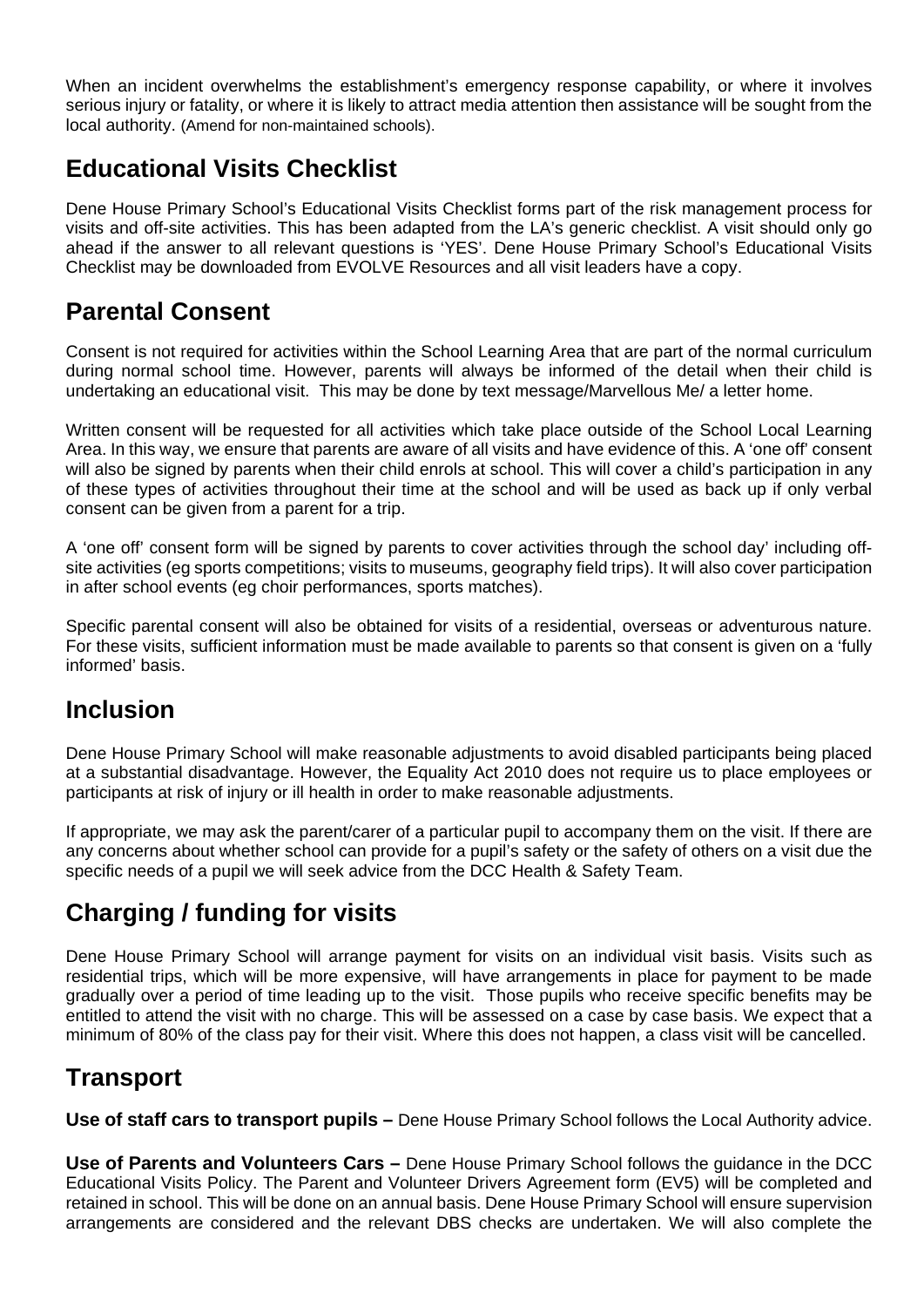Driving at Work Risk Assessment. (this will also be done where employees are using their own vehicle to transport pupils.)

When transporting pupils in private vehicles Dene House Primary School will ensure the relevant car seats are used as required by law and that the appropriate insurance is in place.

#### **Insurance**

Dene House Primary School is covered by TLT Employers Liability and Public Liability insurance for activities when away from the school site, home base or when employees are working in the community within the UK. We are not covered for personal accident benefits or loss of personal property while on educational visits. If necessary we can arrange this insurance for individual visits. For overseas visits separate insurance will be taken out.

#### **Additional notes on Supervision**

When children are walking – either to/from transport or to/from a venue, they will be supervised with one member of staff at the front of the line and one member of staff at the back. Children must never go in front of the member of staff at the front of the line or behind the member of staff at the back of the line.

Children will be counted before leaving school, before leaving a venue and at regular points throughout the visit, including –

- Onto and off buses/other transport
- When moving from different areas of the venue, for example when moving from a workshop into another part of a Museum
- After visiting toilets

When crossing any roads, one member of staff will stand in the middle of the road to stop traffic, children will cross the road with another adult, one at the front of the line and one at the back.

Ratios – Dene House Primary School follows Durham County advice for ratios:

- 1:4 Early Years
- 1:6 KS1
- 1:10 Lower KS2
- 1:15 Upper KS2

Staffing numbers may increase depending on the activity, but will not go below minimum staffing numbers.

First Aider –on every trip, there will be at least one First Aider.

#### **Other Topics**

**Swimming Lessons**-Swimming lessons are provided by DCC SLA. Transport is via DCC chartered bus. Children are escorted by one or more members of staff depending on the group size. Changing room supervision is under-taken by school staff and/or the DCC swimming teacher.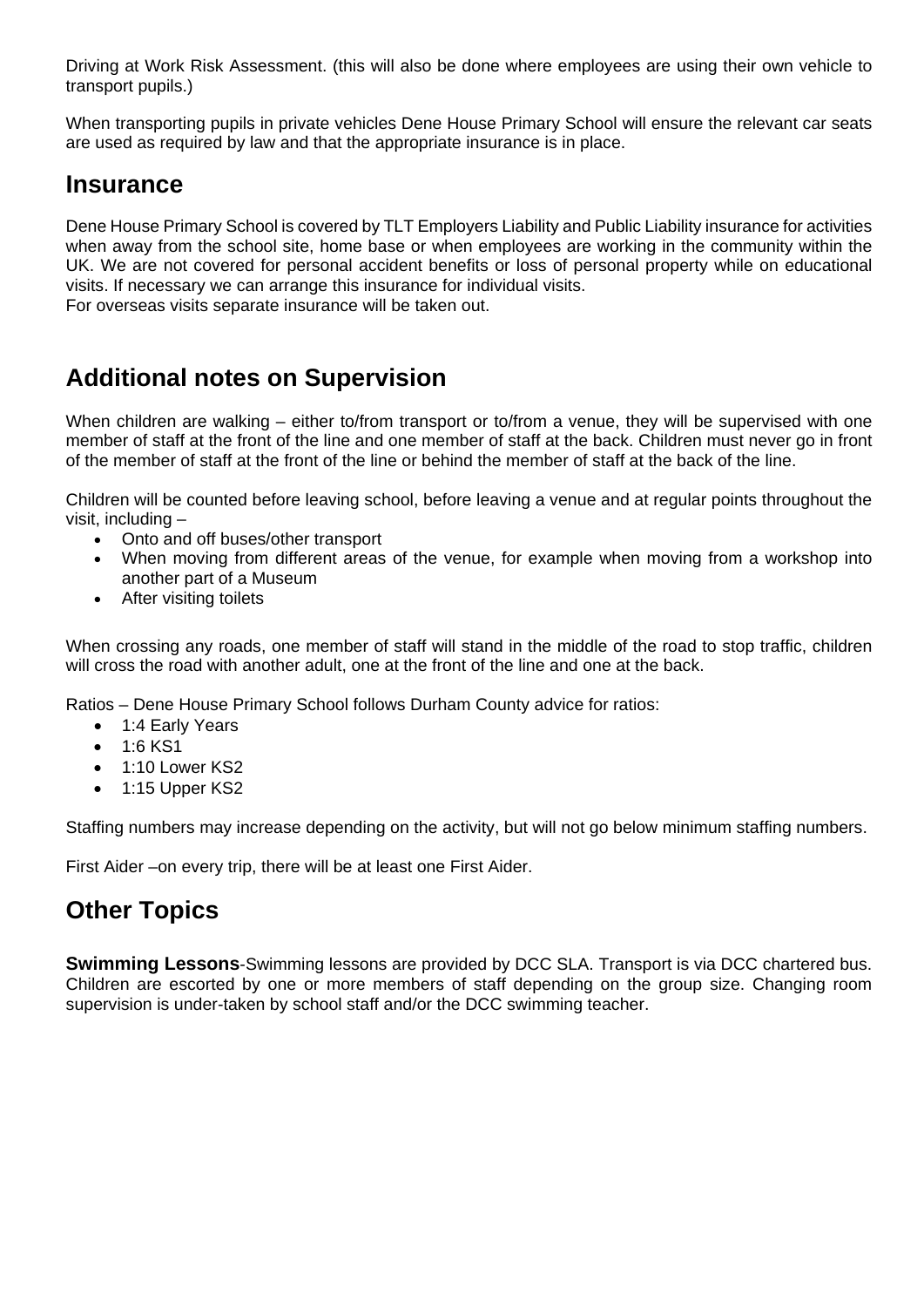# **Appendix 1 – School Learning Area & Local Learning Area**

## **General**

Visits/activities within the 'School Learning Area' that are part of the normal curriculum and take place during the normal school day (e.g. the school grounds and local woodlands) follow the Operating Procedure below.

These visits/activities:

- do not require parental consent
- do not normally need additional risk assessments / notes (other than following the Operating Procedure below)
- School Learning Area activities do not need to be recorded on EVOLVE. Local Learning Area activities are logged on EVOLVE's Local Area Visit section (it is good practice to inform parents of Local Learning Area visit)

# **Boundaries**

The School Learning Area includes, but is not limited to, the following frequently used venues:

- Garden areas on school site
- Activities at Dene Community School

The Local Learning Area includes, but is not limited to the following venues

- Manor Way and roads connecting to Manor Way as far as St Cuthbert's Church
- Yohden Way (without crossing) as far as the roundabout

### **Operating Procedure for School Learning Area**

**The following are potentially significant issues/hazards within our School Learning Area:**

- Other people / members of the public / animals.
- Losing a pupil.
- Uneven surfaces and slips, trips, and falls.
- Weather conditions.
- Activity specific issues when doing environmental fieldwork (nettles, brambles, rubbish, etc).

#### **These are managed by a combination of the following:**

- The Head/Deputy must be informed before a class leaves and when they return.
- Only staff judged competent to supervise groups in this environment are approved.
- There will normally be a minimum of two adults.
- Staff are familiar with the area, including any 'no go areas', and have practiced appropriate group management techniques.
- Pupils have been trained and have practiced standard techniques for road crossings in a group.
- Where appropriate, pupils are fully briefed on what to do if they become separated from the group.
- Pupils' clothing and footwear is checked for appropriateness prior to leaving school.
- Staff are aware of any relevant pupil medical information and ensure that any required medication is available.
- A mobile phone is taken with each group and the office have a note of the number.
- Appropriate personal protective equipment is taken when needed (eq gloves, goggles)
- A mini First Aid kit is taken on each visit. (Extra measures for COVID)
- Regular handwashing or regular hand sanitising is in place
- Students are briefed on keeping their distance from members of the public
- The selected route takes the least busy option